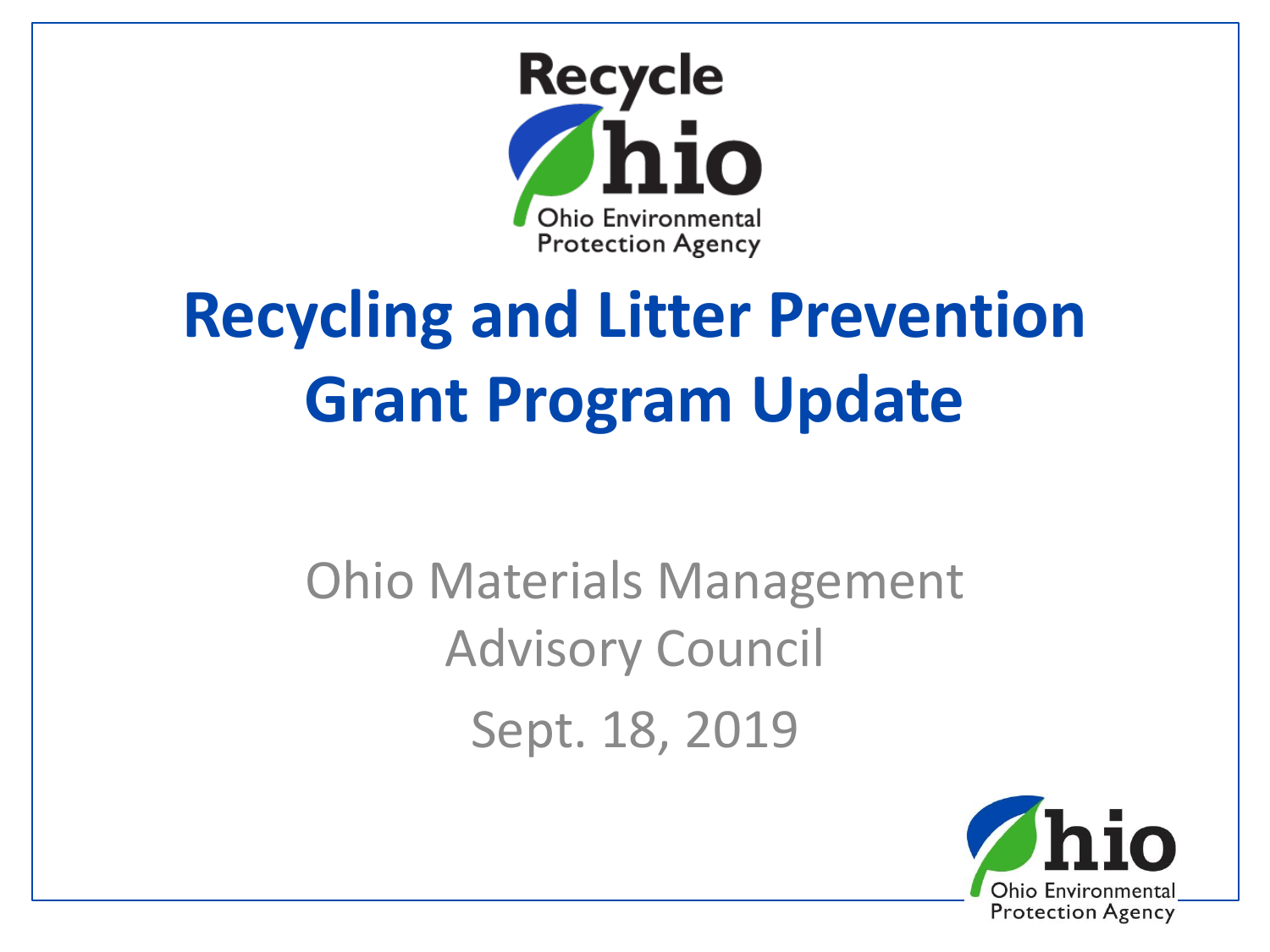# **2020 Grant Schedule**

*Due to the competitiveness of the program, not all eligible projects will be approved for funding*

- **<sup>●</sup>** Online Grant Application Opens: November 4, 2019
- 2020 Grant Informational Webinar: November 6, 2019
- 2020 Grant Informational Webinar: January 8, 2020
- Grant Review Deadline: January 31, 2020
- Online Grant Application Closes: February 7, 2020
- Business Documentation Deadline: February 14, 2020



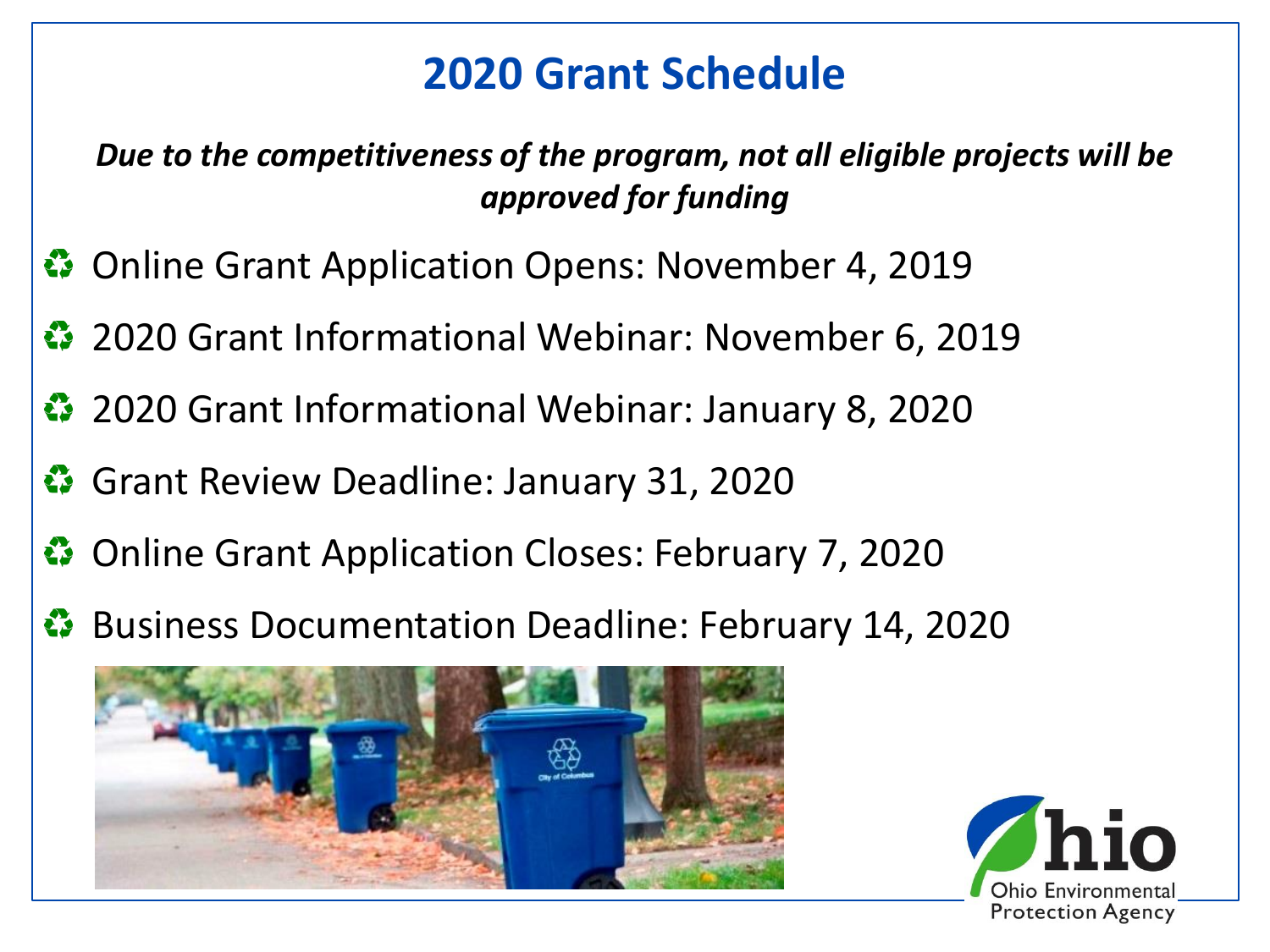#### **Focus on Education**

- Governor DeWine's Education Agenda
- **Director Stevenson's push for student/school engagement** 
	- Encouraging Environmental Excellence in Education (E4) program  $\boldsymbol{Z}$
	- Added Academic Institution Grant  $\sqrt{2}$





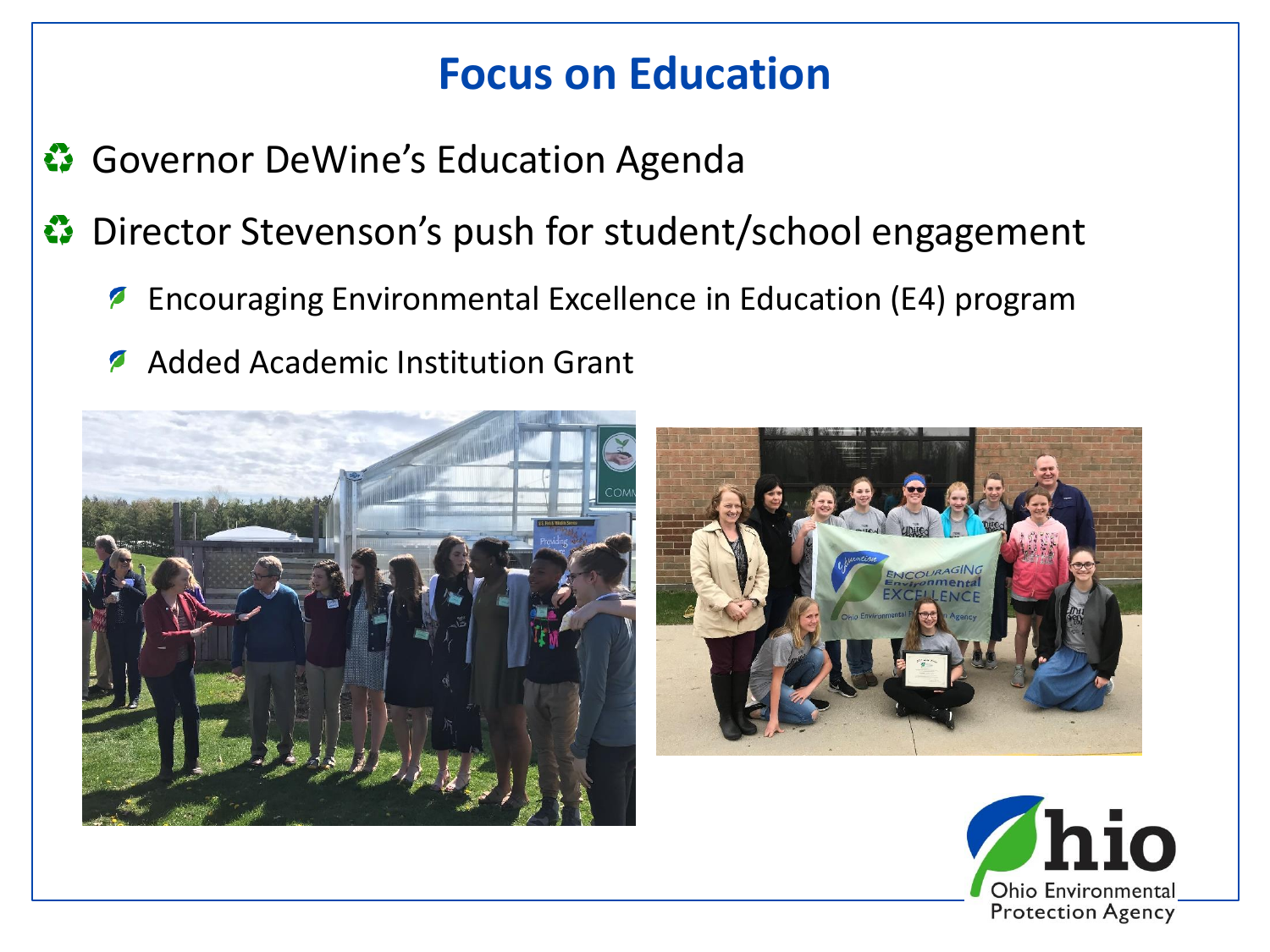## **2020 Academic Institution Grant**

#### **8** New for 2020

- **B** Eligibility: Ohio academic institutions, both public and private, that focus on K-12 education, as well as colleges and universities.
- ◆ All projects (expect GTR paving):
	- Match 25%
	- Maximum grant period of 12 months
	- Can be combined

## **<sup>•</sup>** GTR Paving:

- Match 100%
- Maximum grant period of 24 months
- Cannot be combined with other projects



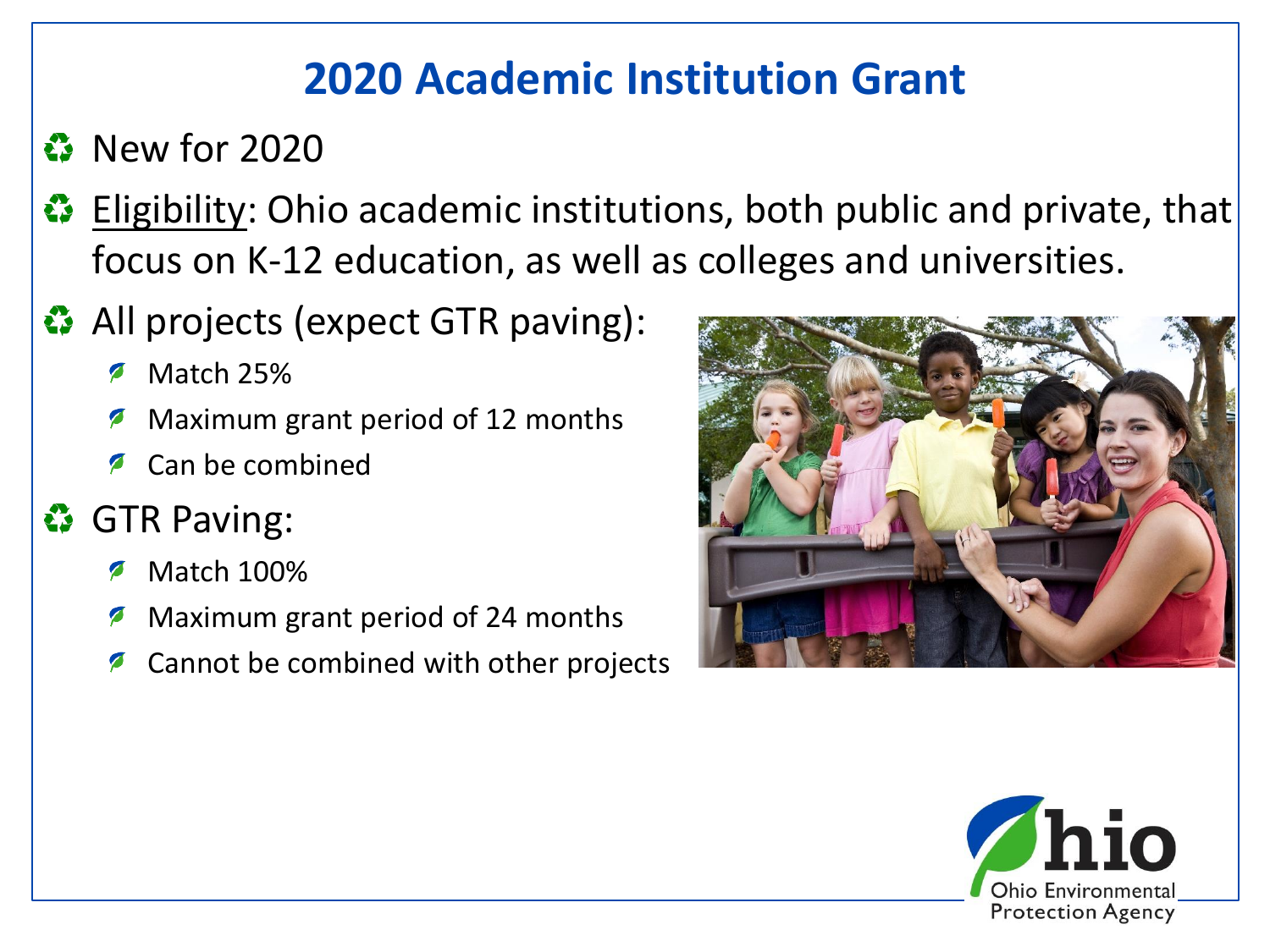# **Academic Institution Grant List**

| <b>Project Category</b>                   | Maximum<br><b>Grant Request</b> | <b>Match</b> | <b>Project Examples</b><br>examples are illustrative and not all-inclusive                                                                                                                          |
|-------------------------------------------|---------------------------------|--------------|-----------------------------------------------------------------------------------------------------------------------------------------------------------------------------------------------------|
| Paving (GTR or RAS)                       | \$300,000                       | 100%         | Projects involving the use of ground tire rubber (GTR) or<br>recycled asphalt shingles (RAS) or a combination of both<br>in new paving initiatives                                                  |
| <b>Recycling Equipment</b>                | \$100,000                       | 25%          | Purchase of equipment for start-up or the expansion of<br>recycling program including organics and glass.                                                                                           |
| Drop-off Recycling                        | \$100,000                       | 25%          | Purchase of equipment for start-up or the expansion of<br>drop-off recycling collection programs.                                                                                                   |
| <b>Special Venue</b><br>Recycling         | \$50,000                        | 25%          | Recycling collection program targeted at sporting venues<br>and entertainment facilities.                                                                                                           |
| Litter Clean-up<br>Events                 | \$40,000                        | 25%          | Equipment, materials and supplies for an on-going litter<br>collection effort. Also, contractual costs associated with<br>the actual collection and disposal costs of material from<br>public land. |
| Outreach and<br><b>Education Training</b> | \$25,000                        | 25%          | Creating new or updating current recycling and litter<br>prevention education and training materials.                                                                                               |

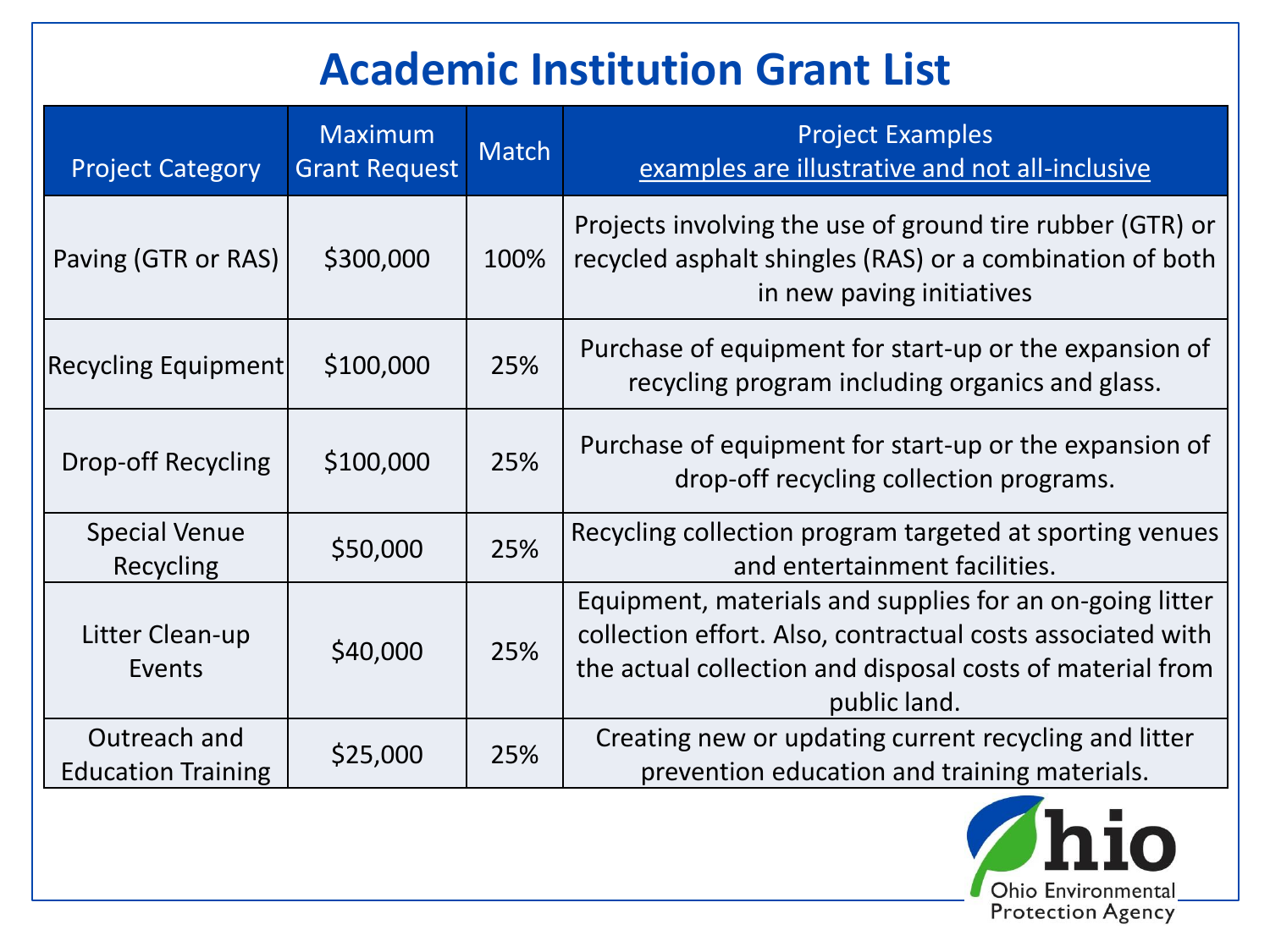# **Who can apply?**

- Groups eligible to apply: E3
	- academic institutions  $\mathcal{L}$
	- Ø municipal corporations
	- counties  $\blacktriangleright$
	- townships P
	- villages P
	- solid waste management districts or authorities P
	- park districts P
	- health districts  $\sqrt{2}$
	- state agencies  $\mathcal{L}$
	- statewide recycling and litter prevention trade organizations Ø
	- non-profit organizations Ø
	- Private sector businesses $\blacktriangledown$